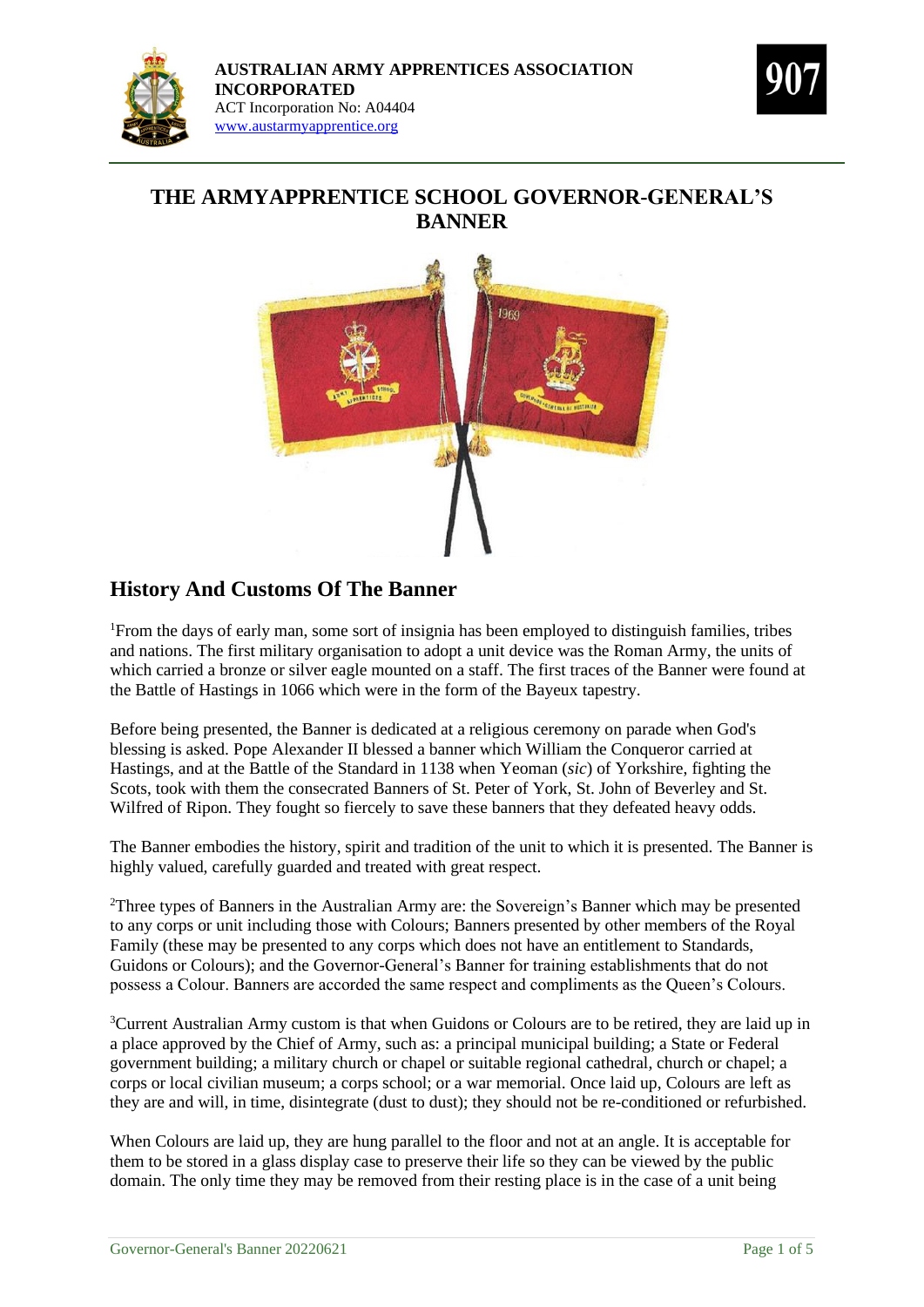brought back onto the Order of Battle and the Colours are still serviceable or the building providing the resting place is to be disposed of or demolished. In such cases the Chief of Army may approve the Banner be relocated to another suitable resting place.

### **The Army Apprentice School Governor-General's Banner**

The Governor-General's Banner was presented to the Army Apprentices School by His Excellency the Right Honourable Sir Paul Hasluck GCMG KStJ on the 30 August 1969 during the 21st Birthday celebrations of the Army Apprentices School. The banner pays compliments to Her Majesty and the Governor General only.

The parade originally planned for Citation Oval had at short notice due to heavy rain during the days prior, to be relocated to the School parade ground inside the Marine Memorial Gates.



*Blessing of the banner by the Chaplains General with Southern Command Band in the background*.



*Banner Ensign, Apprentice SSGT Ian Moffatt, 22nd Intake Fitter & Turner, receiving the Banner. Major Alex Weaver OC Regimental Training Wing (back to camera) Governor General His Excellency the Right Honourable Sir Paul Hasluck, G.C.M.G., K.St.J., Major General C.E. Long, CCE, GOC Southern Command.*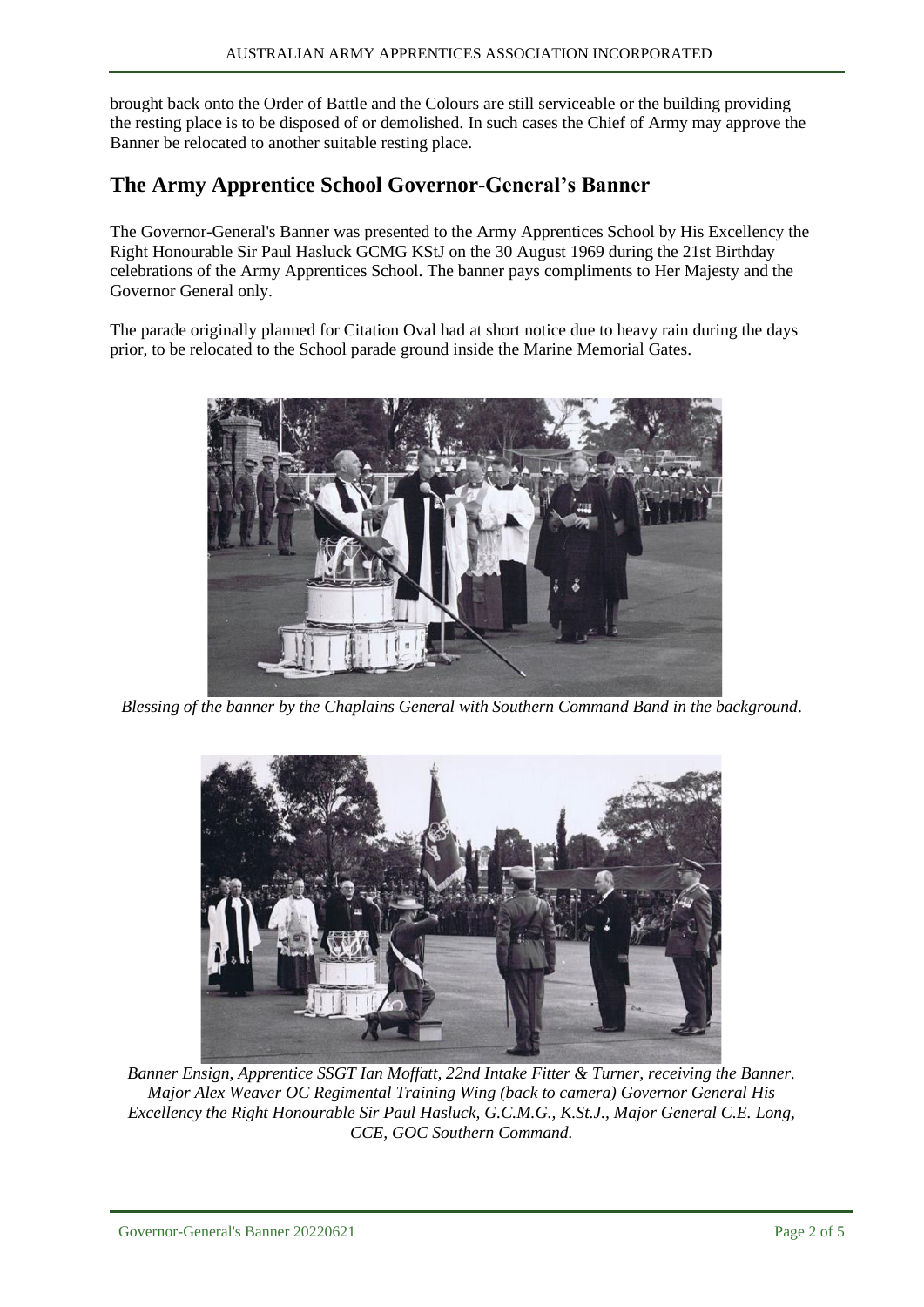

*The obverse of the Banner depicts the Standard of the Governor-General of Australia with the year of presentation. The Standard being a symbol of loyalty to the throne.*

*The reverse depicts the badge of the Army Apprentices School.*

The parade comprised the Apprentice Battalion of four companies, each under the command of their Apprentice (WO2) Sergeant Major who were A company Apprentice WO2 W.W. Rudland (Vehicle Mechanic), B company Apprentice WO2 G.D. Lancaster (Fitter & Turner), C company Apprentice WO2 M.M. Campbell (Electrical Fitter) & J company Apprentice WO2 B.J. Cox (Carpenter& Joiner).

Apprentice WO1 K.S. Lowe (Fitter & Turner) as Battalion Sergeant Major (BSM) was Parade Commander.

The Banner Party for the acceptance of the banner from His Excellency was:

Banner Party Commander- WO1 N.E, Heritage Royal Australian Regiment Banner Ensign – Apprentice Staff Sergeant I.D. Moffat 22nd Intake Banner Escort – Apprentice Staff Sergeant R.N. Gillette 22nd Intake Banner Escort – Apprentice Staff Sergeant R.B. Snape 22nd Intake

Following His Excellency's presentation of the Banner to the Banner Party Ensign His Excellency addressed the Parade.

*"Commanding Officer, Staff and Apprentices of the Army Apprentices School. The act of presentation of the Governor-General's Banner has just been completed. We all know the ancient origins and purpose of a banner; in other days, standards were carried alongside leaders in battle to mark their place and progress, and to serve to rally followers.*

*On one side, your banner shows the standard of the Governor-General of Australia; His symbol is to display your loyalty to the Throne of England. On the other side is the badge of the Army Apprentices School, and it reminds you of your loyalty to one another and to the School. It is 21 years since the School was established and it is appropriate to mark the occasion with the presentation of the banner, which recognises the importance of the school in the training of the Soldier-Tradesman for service.*

*In accepting this banner you have recognised these principles of loyalty and service. You have made a pledge and I know that you will keep it.*

*In your future service in the Army, the success of military operations may often depend on your integrity and skill in the preparation of equipment required for operations. Your work must be such that you can hand any piece of military equipment to its user with confidence and pride in workmanship. Perhaps even more critical is the fact the user will be able to have total confidence in the equipment you give to him. Your Queen and your country depend on you and your mates.*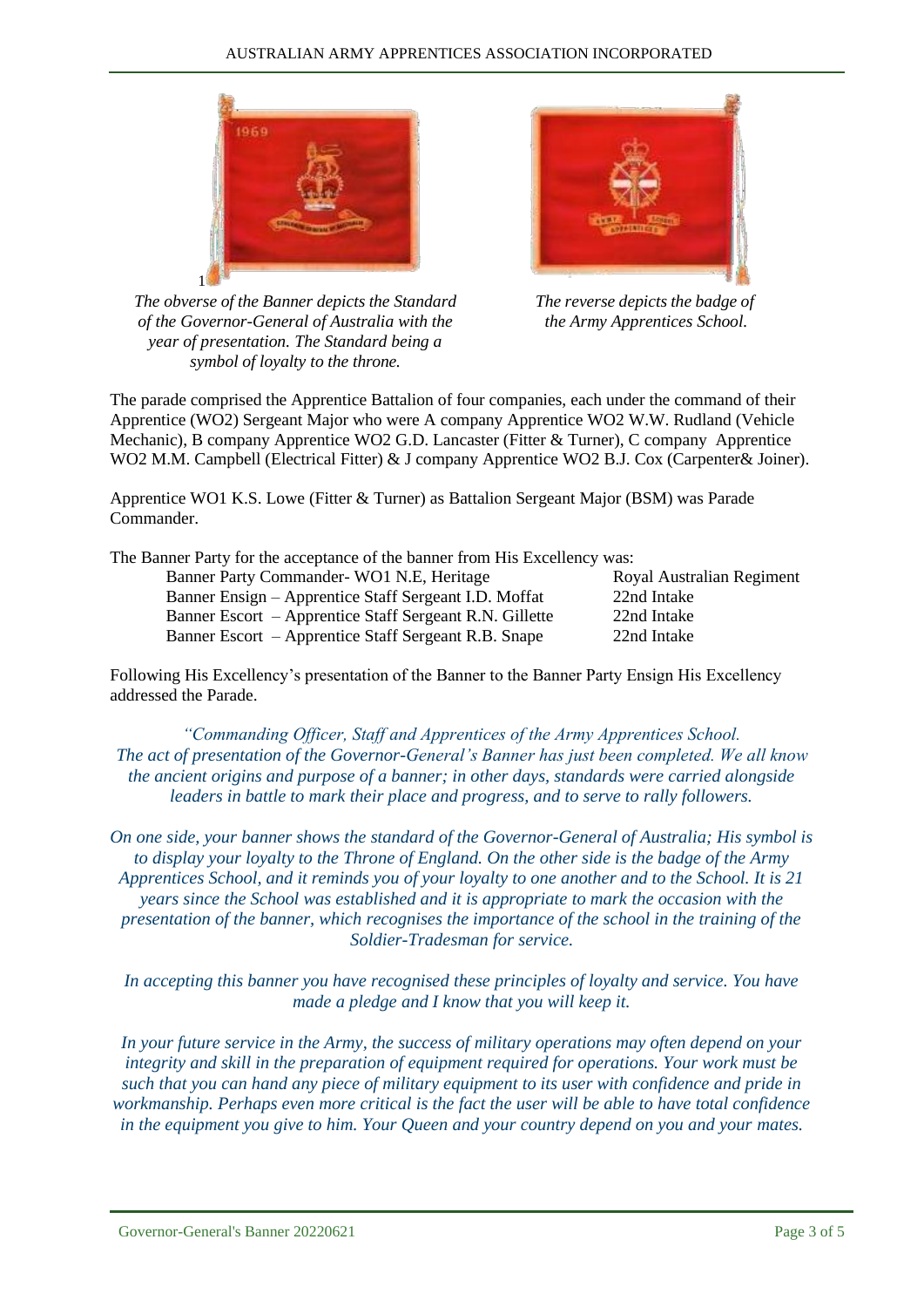*You are required to hand this banner on to succeeding young men, encouraging them to maintain the principles of loyalty and service that you acknowledge by receiving this banner. In your bearing today there is clear proof of your readiness to accept and uphold this responsibility."*

(Please note the above address was made on 30th August 1969 and it would be another 15 years until female apprentices were included in the ranks!)

## **The Banner In Service**

During the next 27 years the banner was included in all official parades involving Army Apprentices within the School and externally with the first official duty being the Vice Regal guard, accompanied by the Southern Command Band, for the opening of the Royal Melbourne show by His Excellency Major General Sir Rohan Delacombe, KCMG, KCVO, KBE, CB, DSO, KStJ Governor of Victoria on 19th September 1969.



This was closely followed by the graduation of the 22nd Intake of Apprentices on 6th December 1969 with the photograph below showing the inaugural Banner Party.



(Escort Apprentice Staff Sergeant R,B. Snape, Banner Ensign Apprentice Staff Sergeant I.D. Moffat and Escort Apprentice Staff Sergeant R.N. Gillette.)